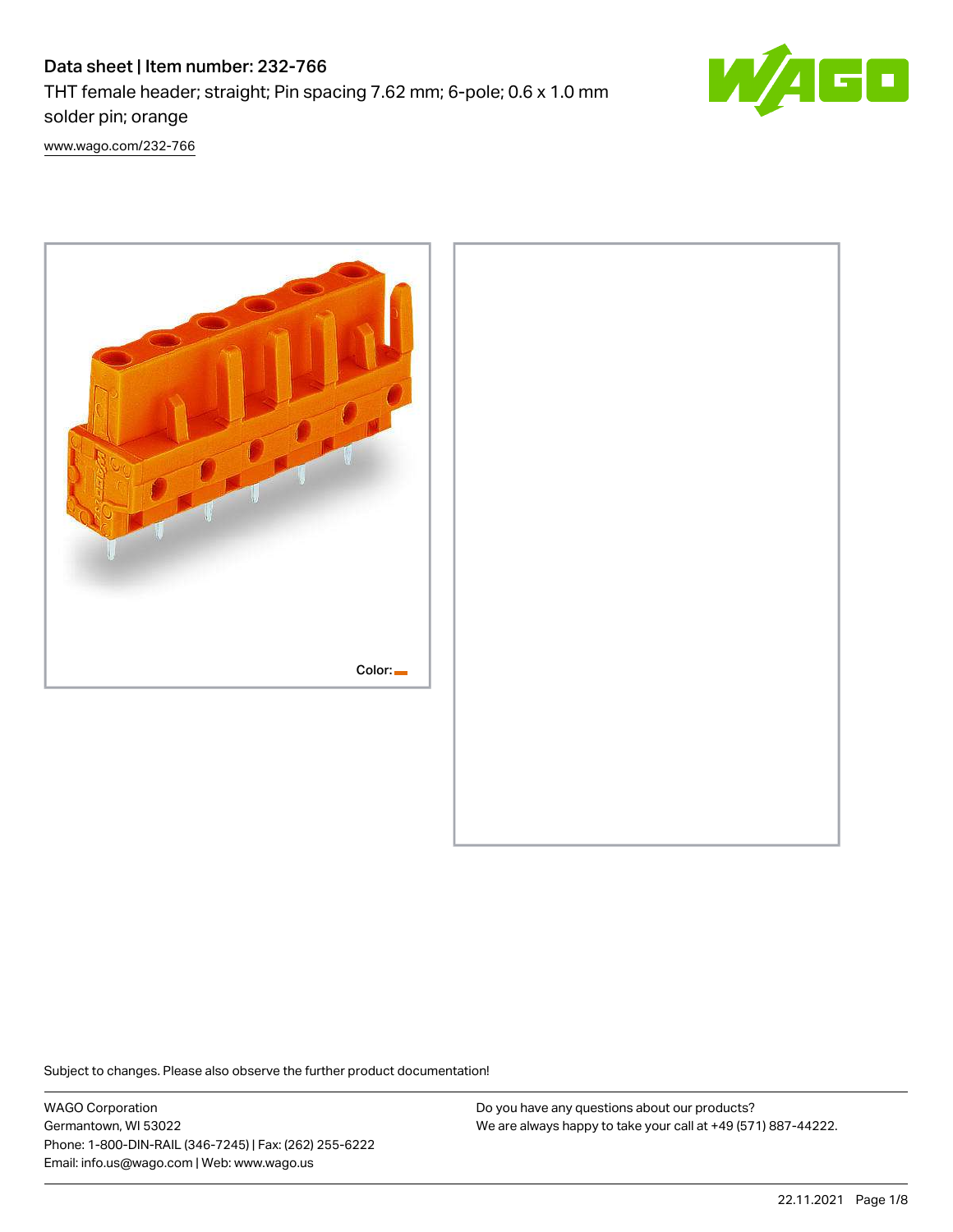

Dimensions in mm

L = (pole no.  $-1$ ) x pin spacing + 5.08 mm + 1.5 mm

2- to 3-pole female connectors – one latch only

#### Item description

- **H** Horizontal or vertical PCB mounting via straight or angled solder pins
- For board-to-board and board-to-wire connections
- Touch-proof PCB outputs  $\blacksquare$
- $\blacksquare$ Easy-to-identify PCB inputs and outputs
- $\blacksquare$ With coding fingers

Subject to changes. Please also observe the further product documentation! Data

WAGO Corporation Germantown, WI 53022 Phone: 1-800-DIN-RAIL (346-7245) | Fax: (262) 255-6222 Email: info.us@wago.com | Web: www.wago.us

Do you have any questions about our products? We are always happy to take your call at +49 (571) 887-44222.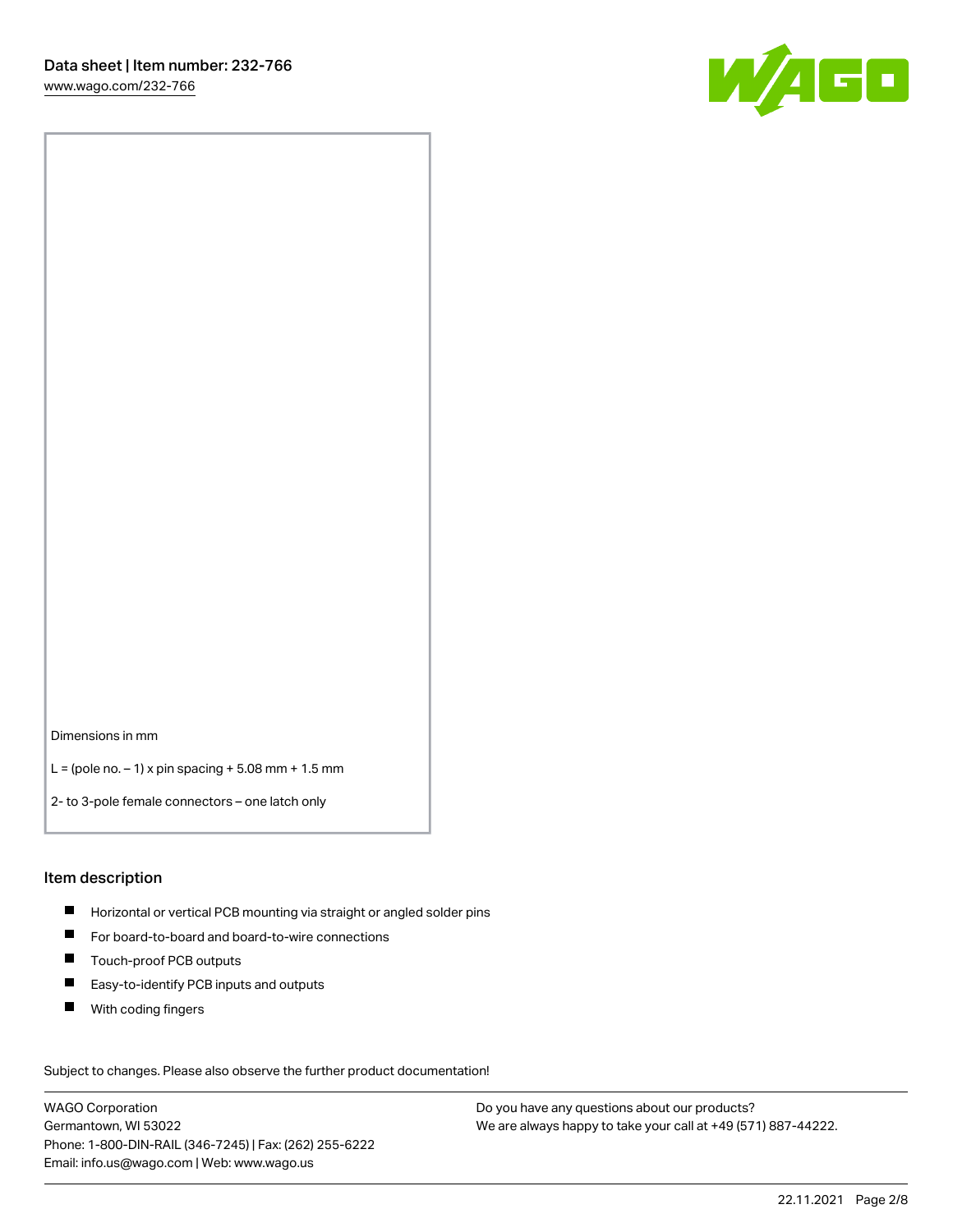[www.wago.com/232-766](http://www.wago.com/232-766)

Data Notes



| Safety information 1 | The <i>MCS – MULTI CONNECTION SYSTEM</i> includes connectors<br>without breaking capacity in accordance with DIN EN 61984. When<br>used as intended, these connectors must not be connected<br>/disconnected when live or under load. The circuit design should<br>ensure header pins, which can be touched, are not live when<br>unmated. |
|----------------------|--------------------------------------------------------------------------------------------------------------------------------------------------------------------------------------------------------------------------------------------------------------------------------------------------------------------------------------------|
| Variants:            | Other pole numbers<br>3.8 mm pin projection for male headers with straight solder pins<br>Gold-plated or partially gold-plated contact surfaces<br>Other versions (or variants) can be requested from WAGO Sales or<br>configured at https://configurator.wago.com/                                                                        |

# Electrical data

### IEC Approvals

| Ratings per                 | IEC/EN 60664-1                                                        |
|-----------------------------|-----------------------------------------------------------------------|
| Rated voltage (III / 3)     | 500 V                                                                 |
| Rated surge voltage (III/3) | 6 kV                                                                  |
| Rated voltage (III/2)       | 630 V                                                                 |
| Rated surge voltage (III/2) | 6 kV                                                                  |
| Nominal voltage (II/2)      | 1000 V                                                                |
| Rated surge voltage (II/2)  | 6 kV                                                                  |
| Rated current               | 12A                                                                   |
| Legend (ratings)            | $(III / 2)$ $\triangle$ Overvoltage category III / Pollution degree 2 |

# UL Approvals

| Approvals per                  | UL 1059 |
|--------------------------------|---------|
| Rated voltage UL (Use Group B) | 300 V   |
| Rated current UL (Use Group B) | 15 A    |
| Rated voltage UL (Use Group D) | 300 V   |
| Rated current UL (Use Group D) | 10 A    |

# Ratings per UL

| Rated voltage UL 1977 | 600 V |
|-----------------------|-------|
| Rated current UL 1977 |       |

| <b>WAGO Corporation</b>                                | Do you have any questions about our products?                 |
|--------------------------------------------------------|---------------------------------------------------------------|
| Germantown, WI 53022                                   | We are always happy to take your call at +49 (571) 887-44222. |
| Phone: 1-800-DIN-RAIL (346-7245)   Fax: (262) 255-6222 |                                                               |
| Email: info.us@wago.com   Web: www.wago.us             |                                                               |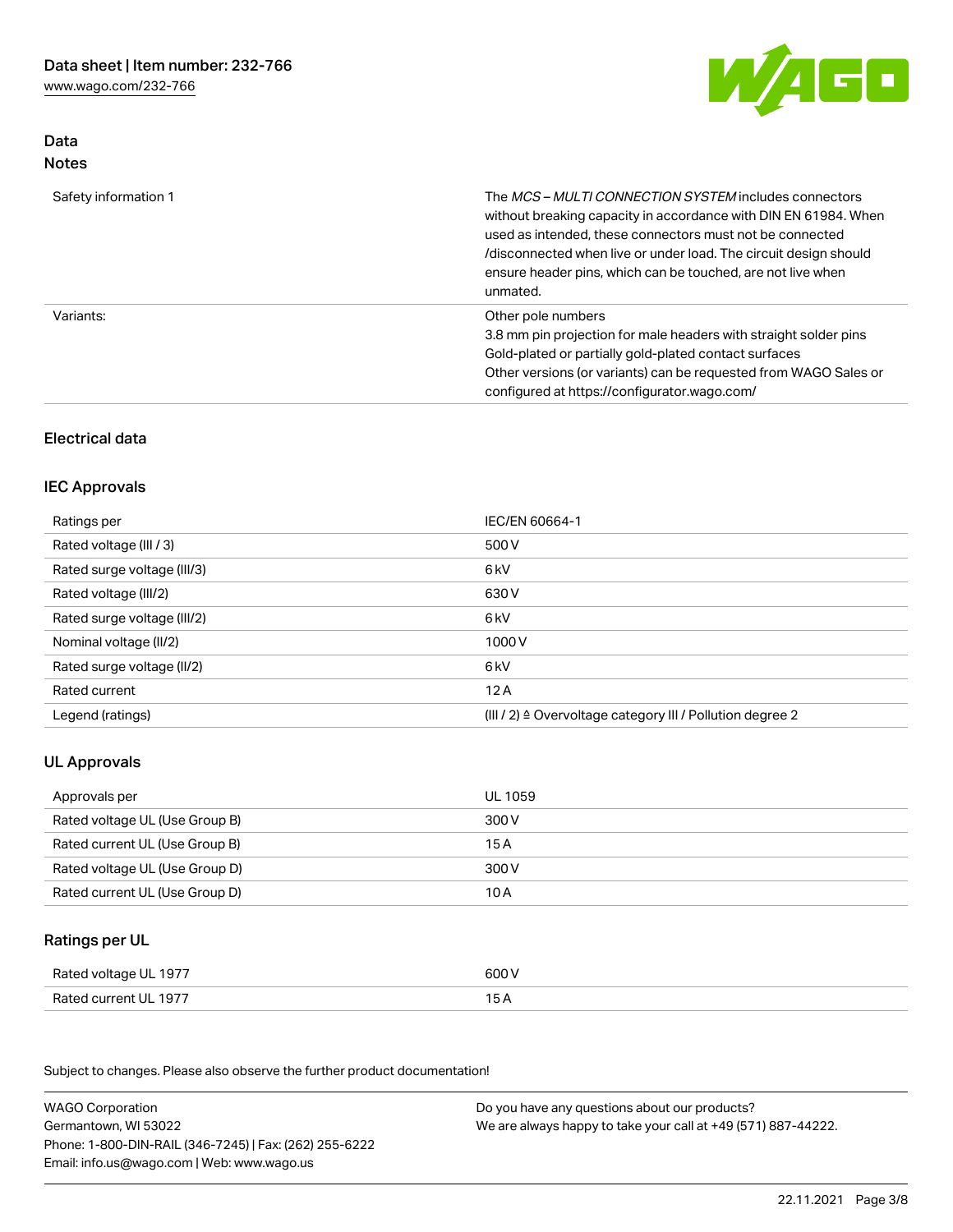# Data sheet | Item number: 232-766

[www.wago.com/232-766](http://www.wago.com/232-766)



## CSA Approvals

| Approvals per                   | CSA   |
|---------------------------------|-------|
| Rated voltage CSA (Use Group B) | 300 V |
| Rated current CSA (Use Group B) | 15 A  |
| Rated voltage CSA (Use Group D) | 300 V |
| Rated current CSA (Use Group D) | 10 A  |

# Connection data

| Total number of potentials |  |
|----------------------------|--|
| Number of connection types |  |
| Number of levels           |  |

#### Connection 1

| Number of poles |  |
|-----------------|--|
|-----------------|--|

# Physical data

| Pin spacing                          | 7.62 mm / 0.3 inch    |
|--------------------------------------|-----------------------|
| Width                                | 44.68 mm / 1.759 inch |
| Height                               | 23.25 mm / 0.915 inch |
| Height from the surface              | 18.25 mm / 0.719 inch |
| Depth                                | 11.6 mm / 0.457 inch  |
| Solder pin length                    | $5 \,\mathrm{mm}$     |
| Solder pin dimensions                | $0.6 \times 1$ mm     |
| Drilled hole diameter with tolerance | $1.3$ $(+0.1)$ mm     |

# Plug-in connection

| Contact type (pluggable connector) | Female header |
|------------------------------------|---------------|
| Connector (connection type)        | for PCB       |
| Mismating protection               | No            |
| Mating direction to the PCB        | $90^{\circ}$  |
| Locking of plug-in connection      | Without       |

# PCB contact

| PCB Contact            |                                            |
|------------------------|--------------------------------------------|
| Solder pin arrangement | over the entire female connector (in-line) |

| <b>WAGO Corporation</b>                                | Do you have any questions about our products?                 |
|--------------------------------------------------------|---------------------------------------------------------------|
| Germantown, WI 53022                                   | We are always happy to take your call at +49 (571) 887-44222. |
| Phone: 1-800-DIN-RAIL (346-7245)   Fax: (262) 255-6222 |                                                               |
| Email: info.us@wago.com   Web: www.wago.us             |                                                               |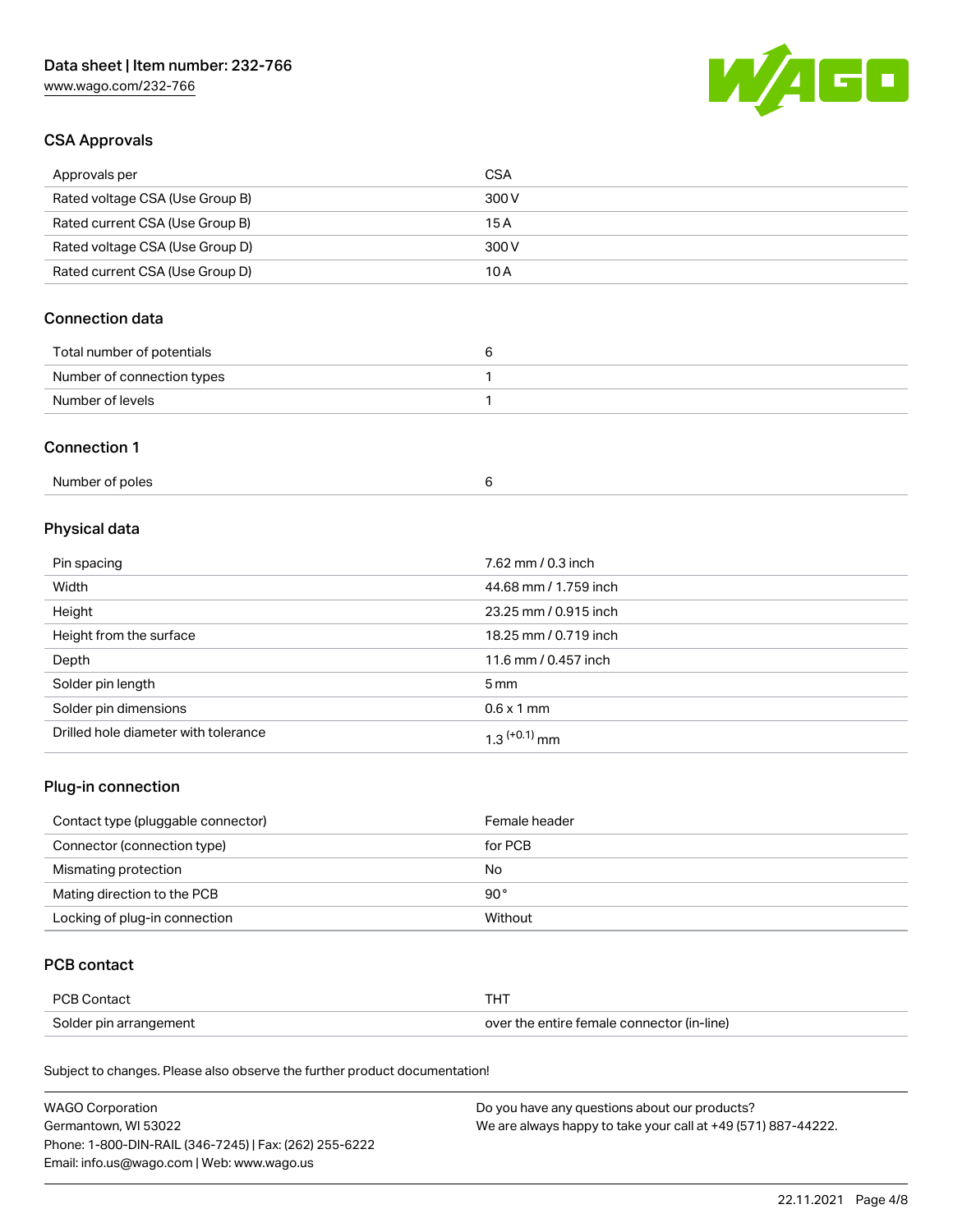Number of solder pins per potential 1



#### Material data

| Color                       | orange           |
|-----------------------------|------------------|
| Material group              |                  |
| Insulation material         | Polyamide (PA66) |
| Flammability class per UL94 | V <sub>0</sub>   |
| Contact material            | Copper alloy     |
| Contact plating             | tin-plated       |
| Fire load                   | 0.127 MJ         |
| Weight                      | 6.6 g            |

### Environmental requirements

## Commercial data

| Product Group         | 3 (Multi Conn. System) |
|-----------------------|------------------------|
| PU (SPU)              | 50 Stück               |
| Packaging type        | box                    |
| Country of origin     | <b>DE</b>              |
| <b>GTIN</b>           | 4044918579957          |
| Customs tariff number | 8536694040             |

### Approvals / Certificates

#### Country specific Approvals

| Logo                | Approval                                            | <b>Additional Approval Text</b> | Certificate<br>name |
|---------------------|-----------------------------------------------------|---------------------------------|---------------------|
|                     | CВ<br>DEKRA Certification B.V.                      | IEC 61984                       | NL-39756            |
| EMA<br><b>INEUR</b> | <b>KEMA/KEUR</b><br><b>DEKRA Certification B.V.</b> | EN 61984                        | 2190761.01          |

#### Ship Approvals

| Logo | Approval                    | Additional Approval Text | Certificate<br>name |
|------|-----------------------------|--------------------------|---------------------|
|      | <b>ABS</b>                  | $\overline{\phantom{0}}$ | 19-                 |
|      | American Bureau of Shipping |                          | HG15869876-         |

| WAGO Corporation                                       | Do you have any questions about our products?                 |
|--------------------------------------------------------|---------------------------------------------------------------|
| Germantown, WI 53022                                   | We are always happy to take your call at +49 (571) 887-44222. |
| Phone: 1-800-DIN-RAIL (346-7245)   Fax: (262) 255-6222 |                                                               |
| Email: info.us@wago.com   Web: www.wago.us             |                                                               |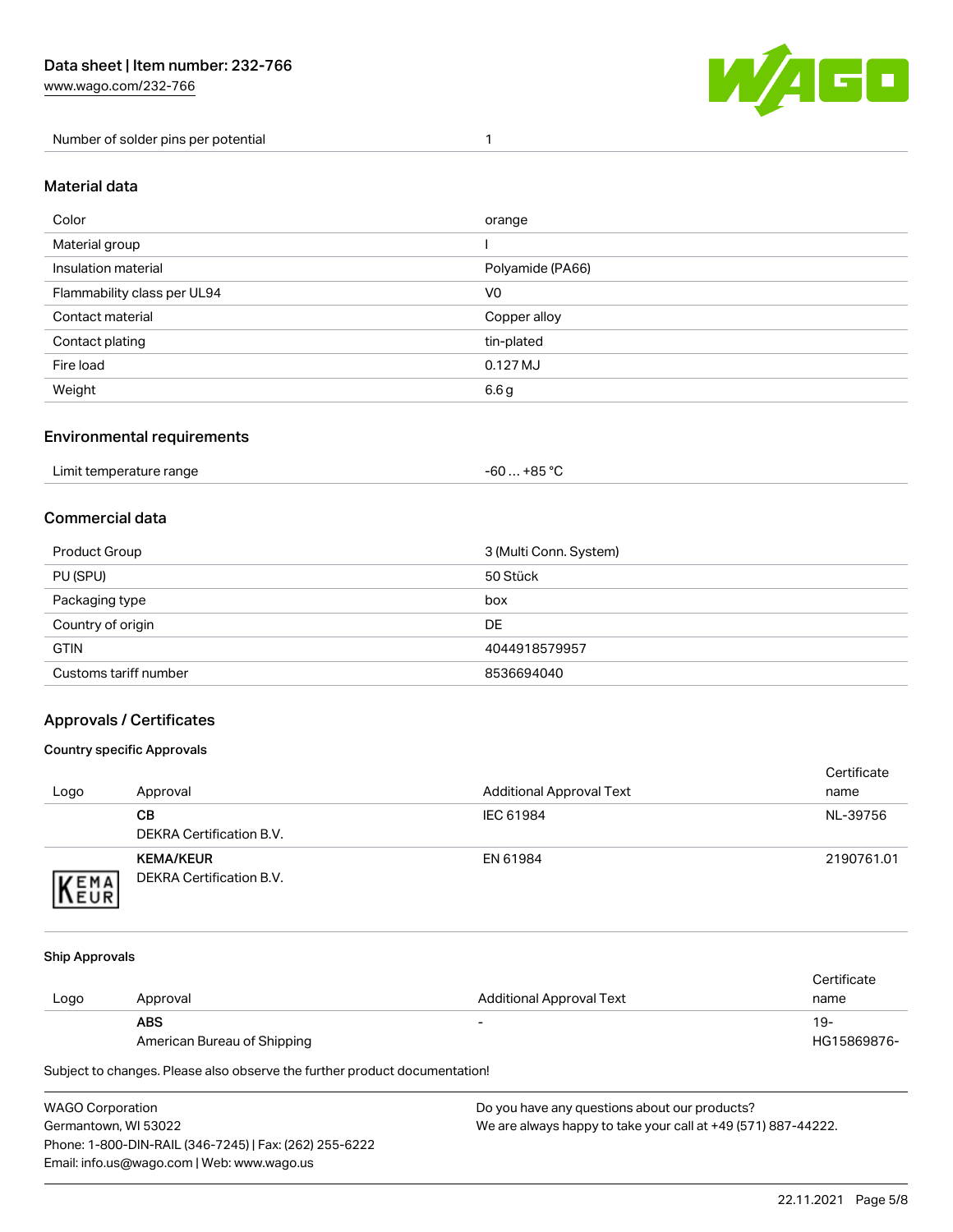



PDA

|           | <b>DNV GL</b>                          | $\overline{\phantom{0}}$ | TAE000016Z    |
|-----------|----------------------------------------|--------------------------|---------------|
|           | Det Norske Veritas, Germanischer Lloyd |                          |               |
| THE ARROW | LR.<br>Lloyds Register                 | IEC 61984                | 96/20035 (E5) |

#### UL-Approvals

|      |                                             |                                 | Certificate |
|------|---------------------------------------------|---------------------------------|-------------|
| Logo | Approval                                    | <b>Additional Approval Text</b> | name        |
| 8    | <b>UR</b><br>Underwriters Laboratories Inc. | <b>UL 1977</b>                  | E45171      |
| p    | <b>UR</b><br>Underwriters Laboratories Inc. | <b>UL 1059</b>                  | E45172      |

# **Counterpart**

| <b>COMMAND</b> | Item no.731-636<br>1-conductor male connector; CAGE CLAMP®; 2.5 mm <sup>2</sup> ; Pin spacing 7.62 mm; 6-pole; 2,50 mm <sup>2</sup> ;<br>orange                            | www.wago.com/731-636                 |
|----------------|----------------------------------------------------------------------------------------------------------------------------------------------------------------------------|--------------------------------------|
| <b>TARAB</b>   | Item no.731-636/019-000<br>1-conductor male connector; CAGE CLAMP®; 2.5 mm <sup>2</sup> ; Pin spacing 7.62 mm; 6-pole; clamping collar;<br>$2,50$ mm <sup>2</sup> ; orange | www.wago.com/731-636<br>$/019 - 000$ |

#### Optional accessories

Testing accessories

Testing accessories

| Item no.: 210-136<br>Test plug; 2 mm Ø; with 500 mm cable                                                                    | www.wago.com/210-136 |
|------------------------------------------------------------------------------------------------------------------------------|----------------------|
| Item no.: 231-662<br>Test plugs for female connectors; for 7.5 mm and 7.62 mm pin spacing; 2,50 mm <sup>2</sup> ; light gray | www.wago.com/231-662 |

| <b>WAGO Corporation</b>                                | Do you have any questions about our products?                 |
|--------------------------------------------------------|---------------------------------------------------------------|
| Germantown, WI 53022                                   | We are always happy to take your call at +49 (571) 887-44222. |
| Phone: 1-800-DIN-RAIL (346-7245)   Fax: (262) 255-6222 |                                                               |
| Email: info.us@wago.com   Web: www.wago.us             |                                                               |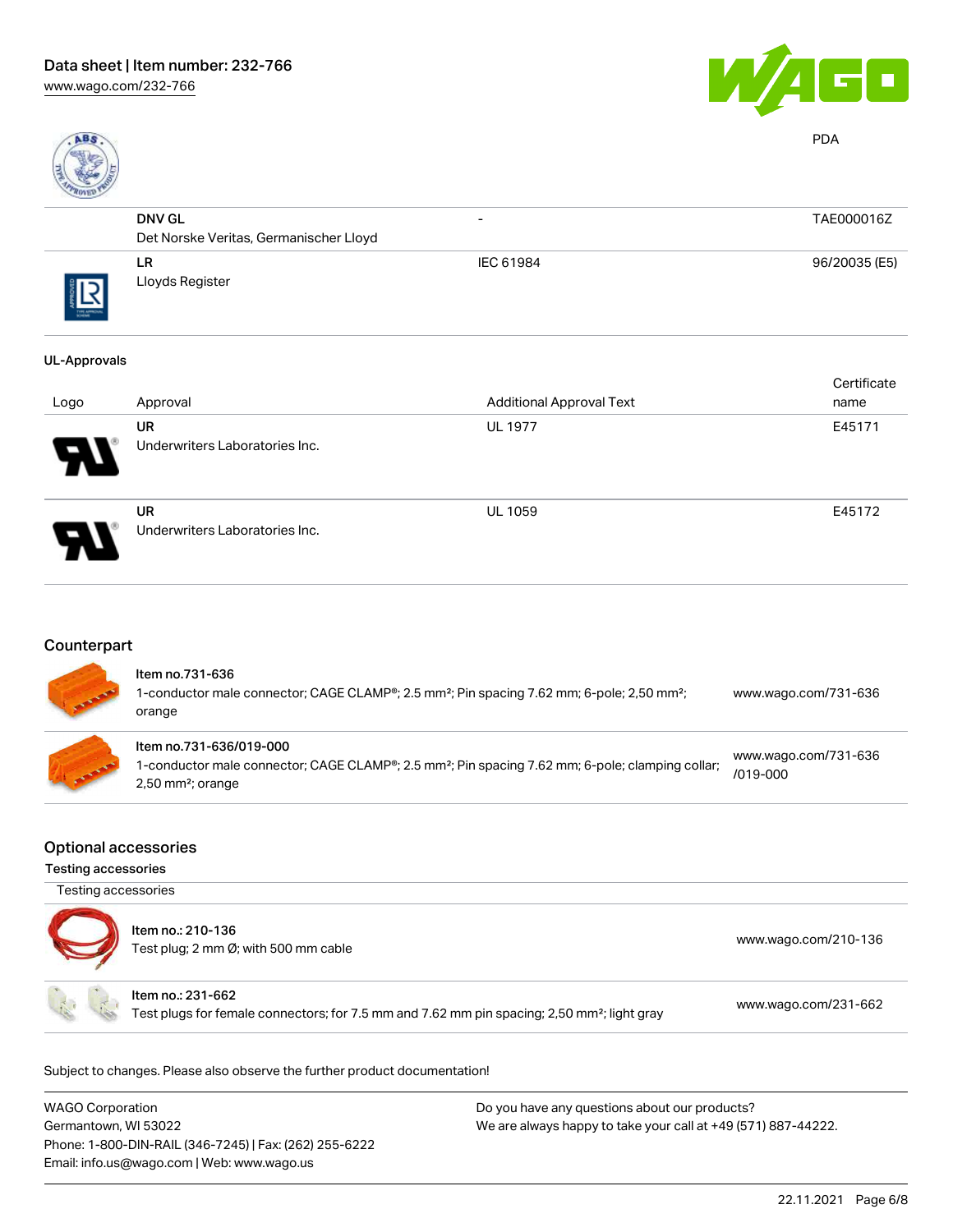

### **Downloads Documentation**

| <b>Additional Information</b>                                                                                                                                          |            |               |          |
|------------------------------------------------------------------------------------------------------------------------------------------------------------------------|------------|---------------|----------|
| Technical explanations                                                                                                                                                 | 2019 Apr 3 | pdf<br>2.0 MB | Download |
| <b>CAD files</b>                                                                                                                                                       |            |               |          |
| CAD data                                                                                                                                                               |            |               |          |
| 2D/3D Models 232-766                                                                                                                                                   |            | <b>URL</b>    | Download |
| <b>CAE</b> data                                                                                                                                                        |            |               |          |
| EPLAN Data Portal 232-766                                                                                                                                              |            | <b>URL</b>    | Download |
| ZUKEN Portal 232-766                                                                                                                                                   |            | <b>URL</b>    | Download |
| <b>PCB Design</b>                                                                                                                                                      |            |               |          |
| Symbol and Footprint 232-766                                                                                                                                           |            | <b>URL</b>    | Download |
| CAx data for your PCB design, consisting of "schematic symbols and PCB footprints",<br>allow easy integration of the WAGO component into your development environment. |            |               |          |
| Supported formats:                                                                                                                                                     |            |               |          |
| Ш<br>Accel EDA 14 & 15                                                                                                                                                 |            |               |          |
| ш<br>Altium 6 to current version                                                                                                                                       |            |               |          |
| ш<br>Cadence Allegro                                                                                                                                                   |            |               |          |
| Ш<br>DesignSpark                                                                                                                                                       |            |               |          |
| ш<br>Eagle Libraries                                                                                                                                                   |            |               |          |
| ш<br>KiCad                                                                                                                                                             |            |               |          |
| H.<br>Mentor Graphics BoardStation                                                                                                                                     |            |               |          |
| Mentor Graphics Design Architect                                                                                                                                       |            |               |          |
| Mentor Graphics Design Expedition 99 and 2000                                                                                                                          |            |               |          |
| ш<br>OrCAD 9.X PCB and Capture                                                                                                                                         |            |               |          |
| ш<br>PADS PowerPCB 3, 3.5, 4.X, and 5.X                                                                                                                                |            |               |          |
| ш<br>PADS PowerPCB and PowerLogic 3.0                                                                                                                                  |            |               |          |
| ш<br>PCAD 2000, 2001, 2002, 2004, and 2006                                                                                                                             |            |               |          |
| ш<br>Pulsonix 8.5 or newer                                                                                                                                             |            |               |          |
| <b>STL</b><br>ш                                                                                                                                                        |            |               |          |

Subject to changes. Please also observe the further product documentation!

WAGO Corporation Germantown, WI 53022 Phone: 1-800-DIN-RAIL (346-7245) | Fax: (262) 255-6222 Email: info.us@wago.com | Web: www.wago.us

Do you have any questions about our products? We are always happy to take your call at +49 (571) 887-44222.